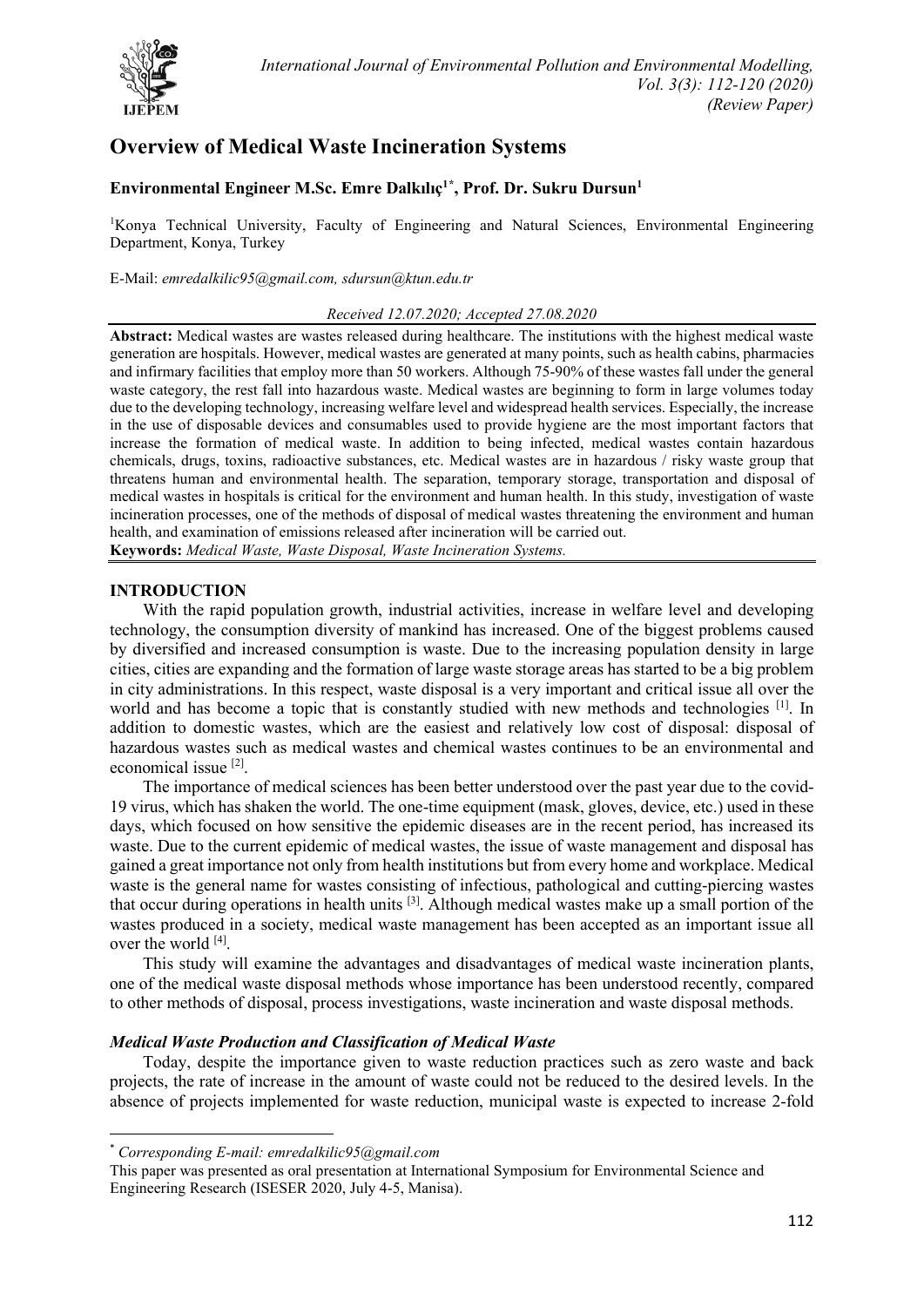over the next 20 years [5]. Waste reduction methods; It can be achieved with three different approaches: avoiding waste generation, reducing at source and reusing the product <sup>[6]</sup>. Institutions and organizations that cause medical waste as a result of their activities (hospitals, clinics, maternity centers, health centers, medical centers, dispensaries, health centers, outpatient centers, morgues, autopsy centers, animal hospitals, blood units, dialysis centers, medical research centers) They will have taken the biggest step in reducing medical waste that will occur by applying waste reduction methods. With the covid-19 virus recently taking over the world, the huge hospitals that countries have set up to combat epidemic diseases are expected to be a new source of medical waste. Therefore, the separation process should be carried out in the institutions where the production of medical waste is very intense, and the process of making it ready for disposal should be evaluated within the institution. The wastes generated in hospitals are generally collected in three groups: infected and biohazardous wastes, uninfected solid wastes (domestic wastes) and hazardous wastes. Infected and biohazardous wastes have a high probability of carrying pathogens, and domestic wastes have a low probability of carrying pathogens. While 70-75% of the medical wastes can be mixed with domestic wastes, 10-25% of them enter the hazardous waste part containing health risks  $[3, 7]$ . Table 1 shows the classification of wastes originating from an institution or organization providing health services.

# *Hazards Caused by Medical Wastes*

Medical wastes must be disposed of in accordance with the standards in order to prevent illnesses or injuries caused by medical wastes. Medical wastes; it may contain infectious pathogens, change the hereditary structure, contain toxic or dangerous chemical or pharmaceutical substances, be radioactive, dangerous because it may contain cutting piercing instruments. Through medical waste, many infectious diseases that can endanger public health, such as Covid-19, SARS, cholera, plague, tuberculosis and hepatitis (HBV, HCV), AIDS (HIV), are easily transmitted. Doctors within the risk group that will be affected by medical waste; nurses; assistant medical staff; patients; patient visitors; Workers of waste collection, transportation, separation and disposal can be listed as major groups  $[8, 9]$ .

| <b>Waste Type</b>     | Subgroup            | <b>Explanation</b>                                                                                                                                                                                                                                                                            |
|-----------------------|---------------------|-----------------------------------------------------------------------------------------------------------------------------------------------------------------------------------------------------------------------------------------------------------------------------------------------|
| Municipal waste       | General Waste       | Office, warehouse, kitchen etc. wastes from.                                                                                                                                                                                                                                                  |
|                       | Packaging Waste     | Paper, cardboard, plastic, glass, metal etc.<br>produced from offices. recyclable materials.                                                                                                                                                                                                  |
| <b>Medical Wastes</b> | Infectious Wastes   | Microbiological laboratory waste; blood, blood<br>products and objects contaminated with them;<br>used surgical surgery clothes; dialysis waste;<br>quarantine wastes; bacteria and virus air filters;<br>infectious organ parts, blood and everything<br>contaminated with these substances. |
|                       | Pathological Wastes | Tissues, organs, placenta, blood etc. produced<br>from surgical operations. Wastes.                                                                                                                                                                                                           |
|                       | Sharp Objects       | Needles, syringes, broken glass, knives, and<br>other items that can cause cuts or punctures.                                                                                                                                                                                                 |
| Hazardous Wastes      |                     | Hazardous chemicals, cytotoxic and cytotoxic<br>medicine, amalgam waste, gynetoxic and<br>cytotoxic waste, pharmaceutical waste, heavy<br>metal waste, pressure vessels.                                                                                                                      |
| Radioactive Waste     |                     | Turkey atomic energy is collected by the council<br>of law and removed.                                                                                                                                                                                                                       |

**Table 1** Classification of Wastes from Health Services [10]

Medical wastes, which can cause harm to the environment and human health, must be disposed of as specified in national and international standards. Medical wastes According to the studies of the World Health Organization, disposal methods; It has been determined as inceneration (burning), sterilization and embedding (permanent storage). In this study, the disposal systems of medical wastes will be examined. The advantages and disadvantages of medical waste incineration plants compared to other disposal methods, process investigations, wastes generated as a result of incineration and disposal methods of wastes will be examined.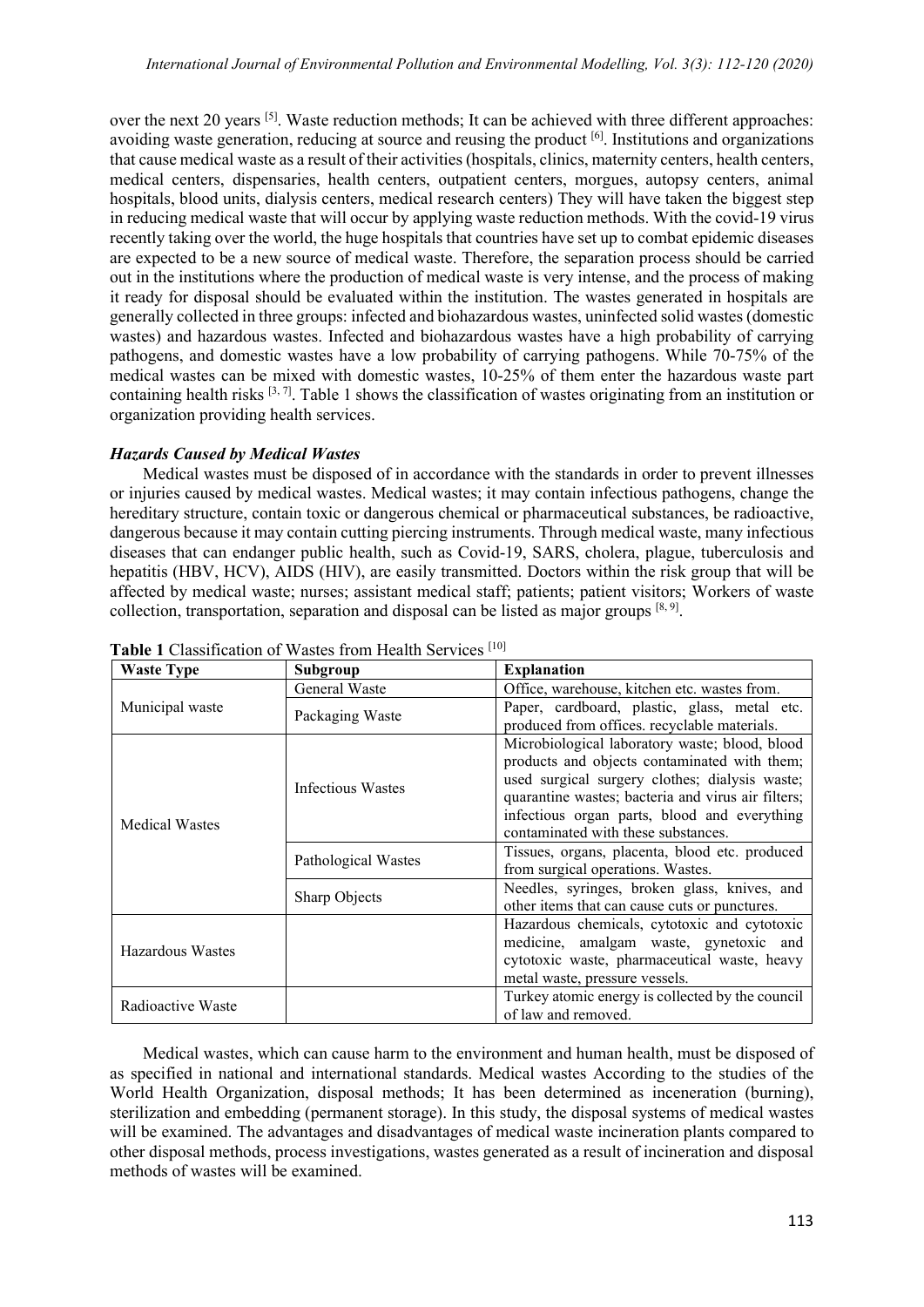### **LITERATURE RESEARCH**

Medical waste incineration systems are systems that burn organic and combustible wastes at high temperatures and turn them into inorganic, non-combustible materials. The most important feature of these systems is the volume and weight which is the result of incineration. These systems can also destroy pathogens and dangerous organic materials and bring them into ash form. Medical waste incineration systems are systems that perform both the treatment and disposal of waste at the same time. The oxygen requirement to be used in the systems is provided from the ambient air  $[8, 11]$ . However, the major disadvantages of these systems are that the incineration systems emit traces of undesired pollutants such as polychlorinated dioxins, furans (PCDD and PCDF) and heavy metals, which may be produced by qualified personnel. Especially these pollutants emitted from the waste incinerators of hospitals are of great importance with their proximity to city centers [12].

### *Medical Waste Incineration Systems*

Medical waste incineration systems are generally designed in combination with technologies such as waste supply system, incineration system, flue gas treatment system and ash treatment system. In Figure 1, the overall composition of the equipment composition and pollution control measures of waste incineration plants are given.



**Figure 1** Hardware composition of medical waste incinerators and pollution control measures [13]

Medical waste incineration plants are divided into three categories in terms of waste incineration capacity. These; They are small (less than or equal to 90 kg / h), medium (from 90 to 225 kg / h) and large (greater than 225 kg / h) capacity  $[14]$ . In terms of incineration systems, Lee and Huffman have divided medical waste incineration systems into two types:

1) Modular combustion furnaces (Modular combustion furnaces airless combustion furnaces and air inlet combustion furnaces)

2) Rotary kilns

# *Modular Combustion Systems*

### **Airless Burning**

Airless combustion systems are systems in which combustion is performed if there is less air in the environment than stoichiometric calculations. Airless combustion ovens consist of primary combustion and secondary combustion chambers. In primary incinerators, less air and oxygen is provided than needed to incinerate organic and combustible waste. In case of ignition of the system, a smoke (exhaust gas) rich in organic substances occurs in the furnace. With the air to be given into the furnace, a spontaneous combustion takes place in the environment. The flue gas is burned in the secondary combustion chamber, where 100-140% of the stoichiometric air requirement is injected.

Inside the combustion system, there is a burner device that allows the fuel to be burned completely by mixing it with air in an appropriate ratio. Approximately 40-60% air of the stoichiometric requirement is injected into the device. The exhaust gas, which is carried to the secondary combustion chamber with the help of a fan, provides a continuous combustion process with the help of a burner. At this stage of the combustion process, since the combustion process takes place with very little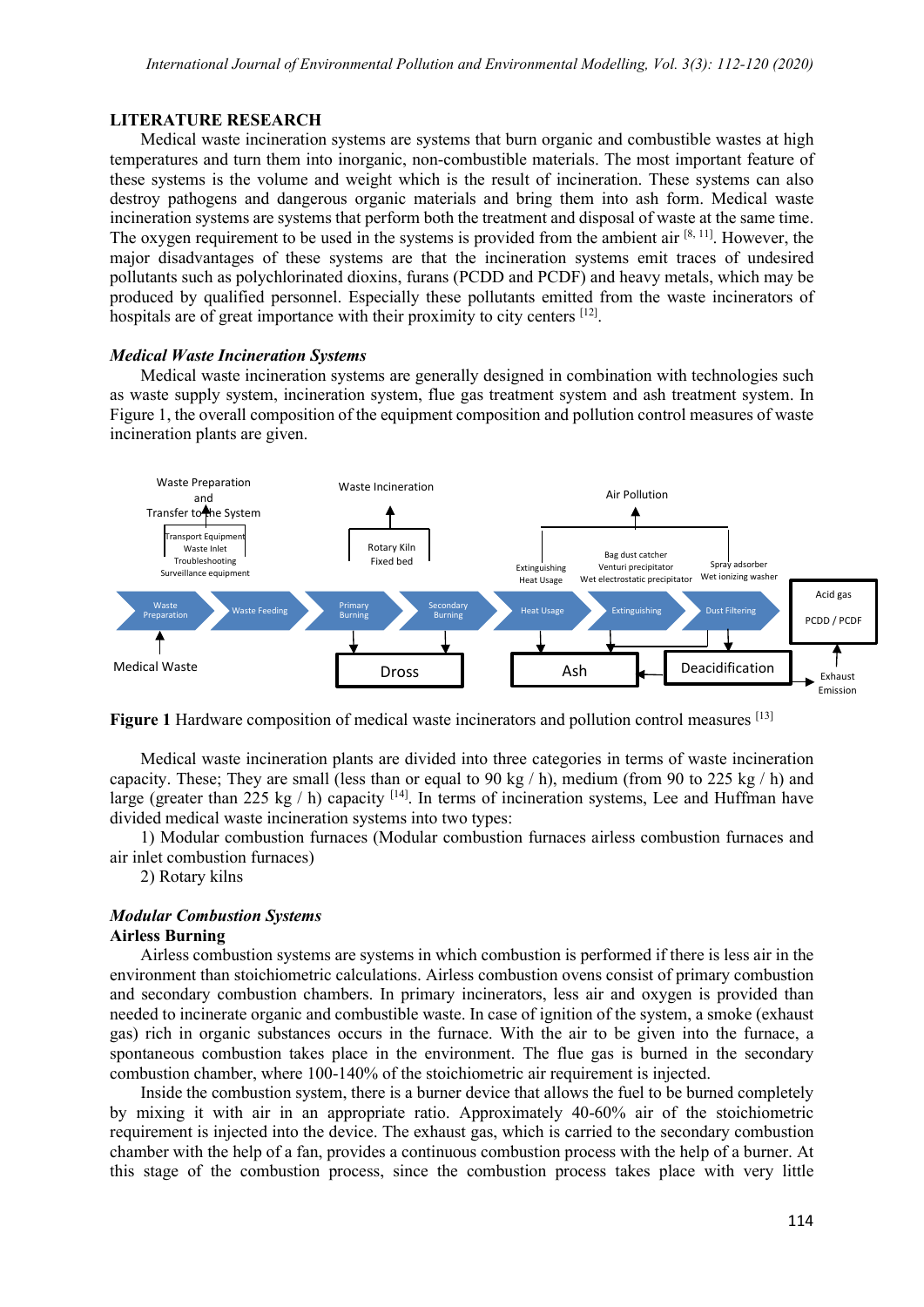stoichiometric ratios, the heat intensity in the combustion process increases in the correct proportion with the increase in the amount of oxygen supplied to the environment. It shows that the temperature intensity in these systems is adjusted with the air given to the environment.

Airless combustion systems: From discrete systems where waste input, combustion and ash removal are manual; they can be from semi-continuous systems where one-day waste can be converted into the system, but without ash removal system, or continuous systems with automatic incineration and ash removal systems, where waste is loaded into the system by a waste loading staff. In Figure 2, the general scheme of a controlled waste airless waste incineration system is given  $[15, 16]$ .



**Figure 2** Controlled airless incinerator

# **Excess Air Intake Incineration Systems**

These systems are systems that provide combustion with an air flow that is much more than stoichiometric calculations  $(60-200\%$  excess air) in the primary and secondary parts. In pneumatic incinerators, waste is burned in the primary compartment and the secondary compartment, residence time, temperature and additional fuel are provided for the combustion of unburned organics. These systems have a compact design with multiple compartments, and the waste is exposed to flame at 1.800-  $3.000\text{ }^{\circ}\text{F}$  temperature levels. These compartments are positioned to direct the off-gases generated during combustion along turns in lateral and vertical directions. With each turn, ash (soot) falls from the flue gas stream. These systems result in loading and burning waste at the beginning of the day and ending the combustion at the end of 24 hours and ash discharge. Figure 3 shows a schematic representation of the incinerator with excess air flow  $[12, 15]$ .



**Figure 3** Excess air incinerator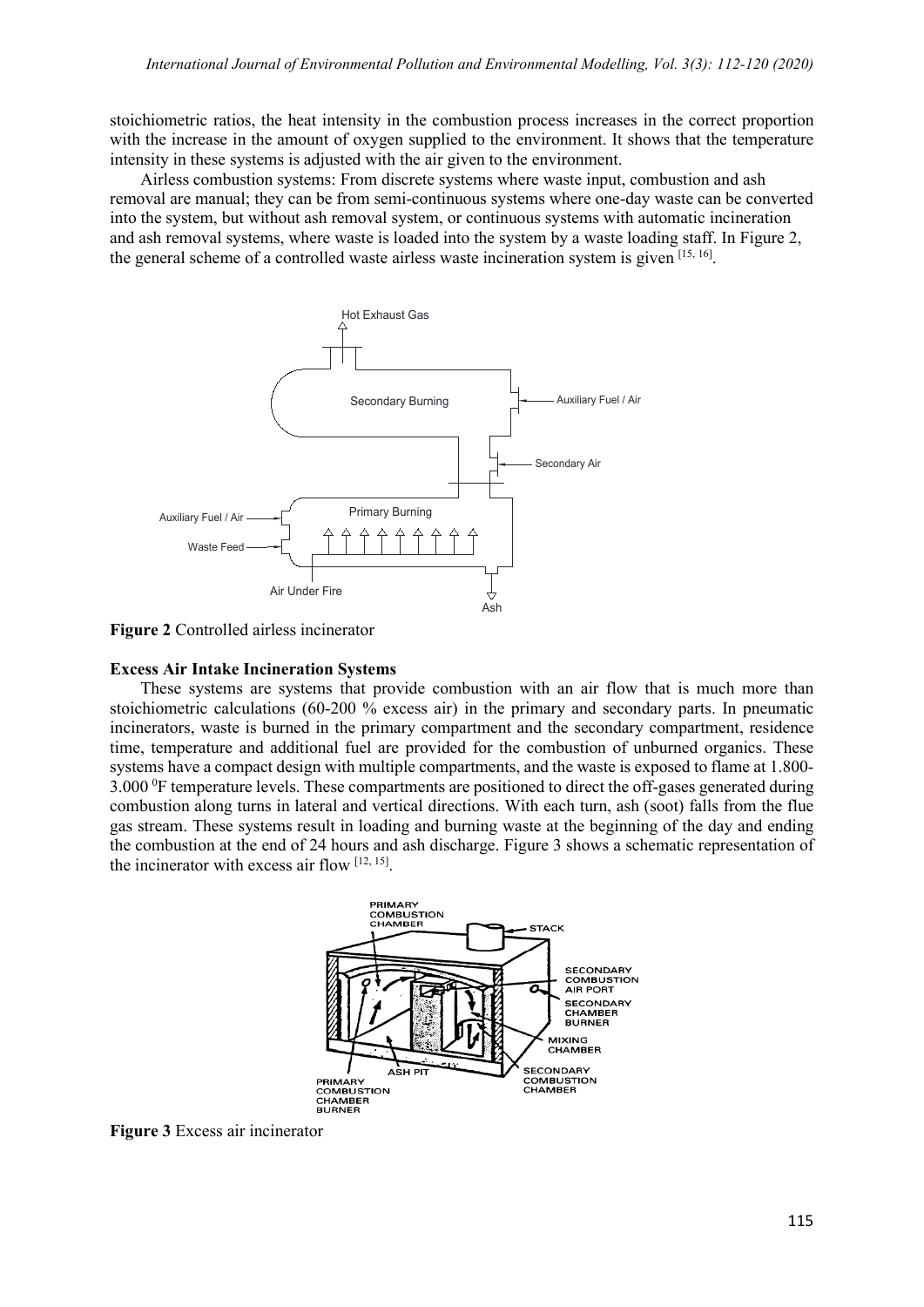#### **Rotary Kilns**

It is a system where the combustion process of the wastes on the refractory lined cylinder rotating on the horizontal axis on the floor of the rotary kiln systems takes place. During the rise of the waste gases formed during the combustion process, a secondary combustion is ensured with air at a level exceeding the stoichiometric calculations given to the environment. The hourly increase in the amount of ash coming out of the furnace is a function of the cylinder rotation speed, rotation slope and burning rate in the system. While the rotation speed ensures the contact of the wastes in the furnace with oxygen and increases the combustion, it increases the particle load in the outlet gas formed in the environment. Particle growth is undesirable as it increases the load of dust removal systems. The roller rotation speed is in the range of 1-3 rpm. The combustion temperature in the system varies between 1.300-2.400 <sup>o</sup>F <sup>[12,</sup> 17].



**Figure 4.** Rotary Kiln Schematic View

#### **Advantages and Disadvantages of Medical Waste Incineration Systems**

As in every waste disposal system, waste incineration method from medical waste disposal systems has advantages and disadvantages compared to other systems. One of the most important advantages of waste incineration systems is the mass and volume reduction of waste. While the mass decrease in the wastes entering the system is at the level of 75%, the volume decrease can be at the level of 90%. Bacteria, viruses, parasites in medical wastes are exposed to high heat in the combustion plants of organisms that can cause infection. Another advantage of these facilities is to eliminate the toxicity in medical waste by burning at high temperatures and eliminating the possibility of spreading. It is also possible to recover energy by transporting the high temperature generated during combustion to other industries. The biggest disadvantage of combustion systems is cost. It can cost 10 times more than other medical waste disposal methods. Waste incineration systems; It should be a well-managed organization with advanced technology, qualified personnel and a good business. An improper operation can produce serious environmental pollution (CO, HCl,  $NO_2$ ,  $SO_2$ , PM, PAH, PCDD/F). The elimination of solid residues (ash) and heavy metal emissions, which are the final products of combustion, is also an important problem. It is not easy to adopt a waste incineration plant in public. The community in the region where the facility is located does not want a combustion facility near their habitat  $^{[17, 18]}$ .

# **RESULTS**

Medical waste incinerators are not well designed and start-up and emit poisonous air pollutants from furnaces as a result of incineration. These pollutants are; particulate matter, acid gases, trace elements, incomplete combustion products, polyaromatic hydrocarbons, dioxins and furans (PCDD/F) [19, 20].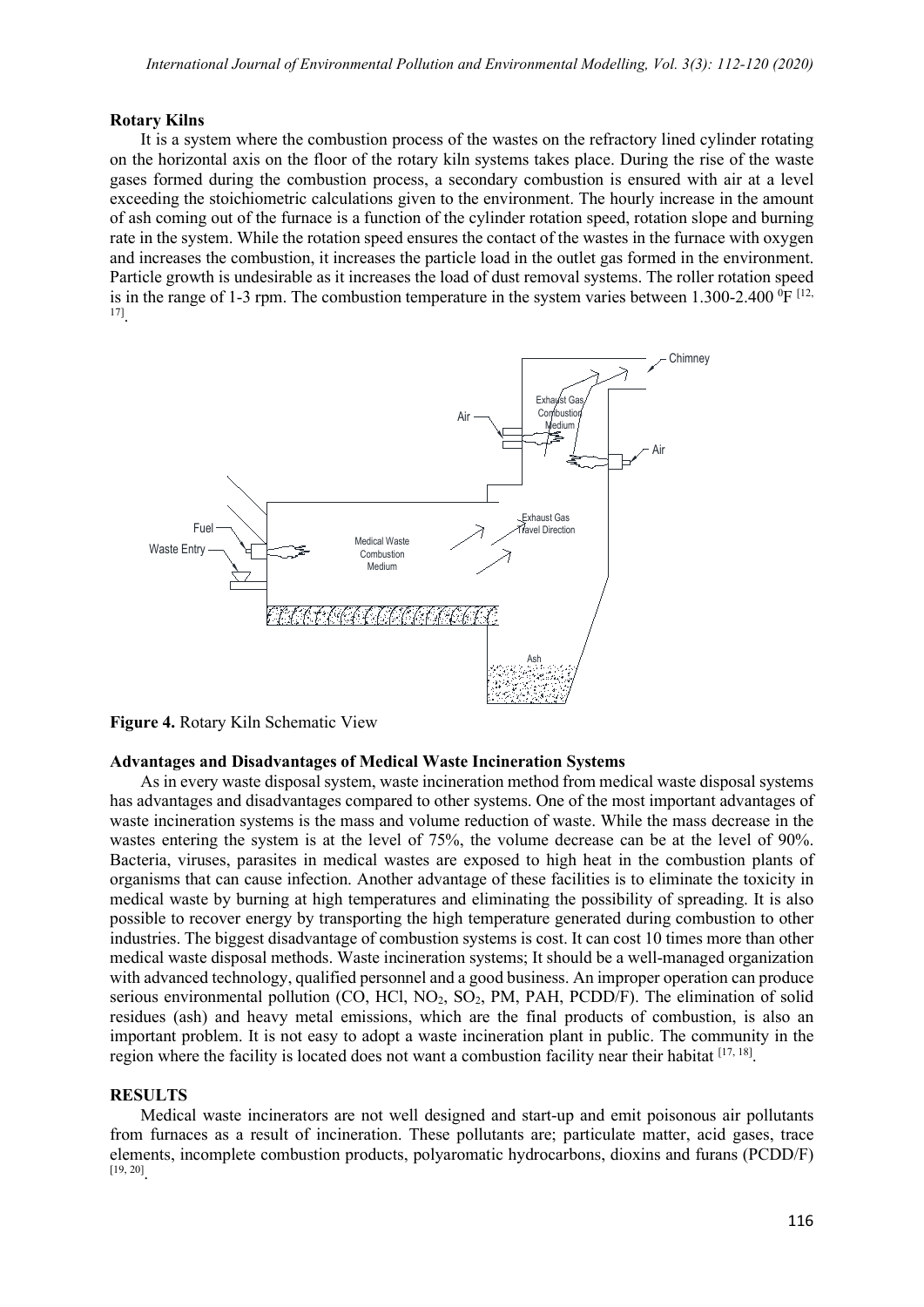#### *Acid Gases*

Inorganic acidic gases formed during the combustion process as a result of chlorine, fluorine, bromine, sulfur and nitrogen components in the wastes of incinerators. It contains hydrogen chloride, hydrogen fluoride, hydrogen bromide, sulfur oxides (SO<sub>x</sub>) and nitrogen oxides (NO<sub>x</sub>). HCl from chlorine in plastics (PVC) such as syringes; The NOX bond structure made by nitrogen and oxygen at high temperatures and CO and CO<sub>2</sub> gases formed by the burning of cotton and latex gloves show the reasons for the formation of inorganic acid gases. The conversion of the sulfur released as a result of combustion into  $H_2S$  or  $SO_2$  gas occurs in trace amounts  $[14, 21, 22]$ .

#### *Toxic and Carcinogenic Metals*

Heavy metals are a type of pollution that may arise as a result of combustion of any waste material entering the incinerator. Even if most of the heavy metals released as a result of the combustion accumulate in the ash that is formed, a larger part is released from the chimney into the atmosphere. It is known that most heavy metals occur at low concentrations. However, in heavy metals where permanent and bioaccumulation is possible, they are released into the atmosphere after combustion. The most common heavy metals encountered in medical waste incineration plants are cadmium, lead, mercury, chromium and arsenic. In some studies, more than 20 types of heavy metals were found  $^{[14, 23]}$ 24].

#### *Missing Combustion Products*

Flammable material, combustible substance and ignition temperature are required for a combustion event to occur. If the fuel burns completely in a combustion event, the carbon in the fuel is carbon dioxide; hydrogen to water vapour; sulphur turns into sulphur dioxide. In case of incomplete combustion, carbon remains as carbon monoxide. When the fuels do not burn with pure oxygen, nitrogen in the air participates in the combustion and NOx is formed. CO, HC,  $NO<sub>x</sub>$ ,  $SO<sub>2</sub>$ ,  $SO<sub>3</sub>$ ,  $H<sub>2</sub>$ S, PM occur as a result of incomplete combustion [25].

#### *PCDD / PCDF*

PCDD / Fs released as a result of human activities are often called dioxins and furans. They are formed as a result of combustion of organic substances in the presence of chlorine and metals. They are extremely potent toxic components and are effective at low doses in humans and animals. They can spread globally due to accumulation in animals with bioaccumulation. PCDD / Fs are carcinogenic and affect the development, reproduction and immune system [26].

Over 80 % of the PCDD / F load released in medical waste incineration is adsorbed on fly ash. As a result of the combustion process, the mixtures of 75 PCDD and 135 PCDF congeners are exposed. The most toxic and human cancer-causing congener is 2,3,7,8-tetrachlorodibenzo-pdioxine (TCDD) [26- <sup>28]</sup>. The mechanisms involved in PCDD/F emissions from incinerators can be explained by three theories: PCDD/Fs are already present in incoming waste and are completely destroyed or converted during combustion, PCDD/Fs may occur during combustion, or some heterogeneous flue gas fly ash environment. It can be formed by the de novo mechanism in the low temperature post-combustion zone of incinerators by catalytic reactions [14, 29, 30].

# *Polycyclic Aromatic Hydrocarbons (PAHs)*

PAHs are mainly semi-volatile organic compounds with two to eight rings formed during incomplete combustion from natural and anthropogenic sources. PAHs are environmental contaminants, most of which are shown to be carcinogenic and mutagenic. Research on PAH emissions, motor vehicle exhausts in urban and rural areas  $[31, 32]$ , smoking tobacco products  $[33-35]$ , showed that the exhaust gases of industrial processes and incinerators are sources of PAH [16, 36-38]. The waste composition, temperature, and excess air during the combustion process determine the amount of PAH emitted by a particular facility. High PAH emissions were observed when starting the incinerator. During combustion, PAH formation mechanisms are divided into two processes: pyrolysis and pyrosynthesis. Organic compounds are broken into partially smaller and unstable pieces when heated (pyrolysis). These fractions lead to more stable PAH formation, mainly through reactive free radicals, recombination reactions (pyrosynthesis)  $[14]$ .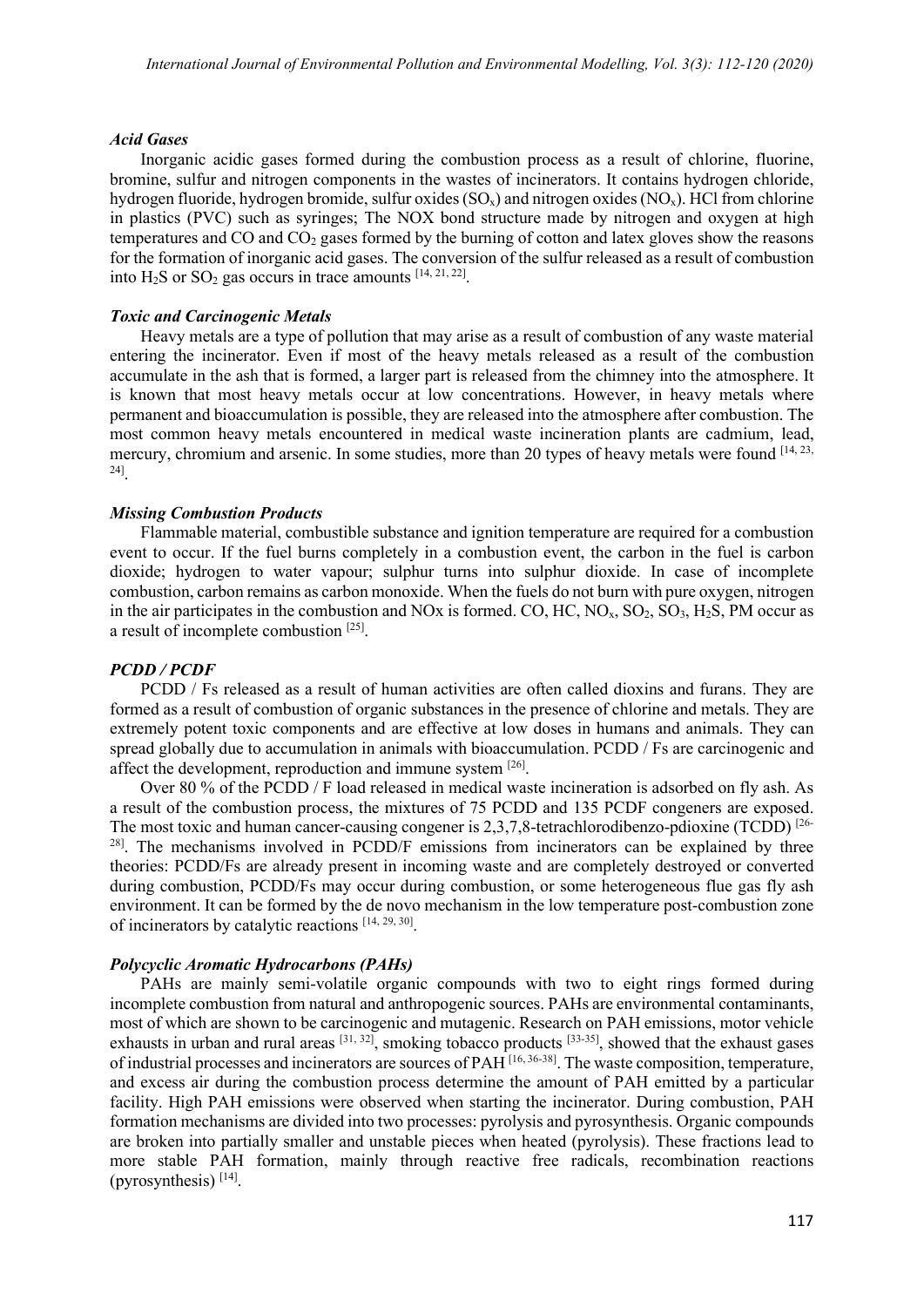#### *Pollution Control Equipment in Medical Waste Incineration Plants*

In the medical waste incineration plants, toxic air pollutants and ash are released as a result of the combustion process. Various treatment technologies have been integrated in combustion systems to prevent direct emissions of these emissions into the environment.

Pollutants emitted from combustion systems as a result of researches to prevent air pollution include particulate matter, sulfur oxides, nitrogen oxides, carbon monoxide, hydrogen chloride, heavy metals, volatile organic compounds and dioxins. Particularly toxic substances are particulate matter, heavy metals and dioxins. Control systems used in incinerators are generally cloth filters, wet washers (venturi, spray towers, packet bed washers) and dry washers (adsorption systems) [39]. The most common system used for the treatment of waste gas, respectively; gas cooling unit (lowers the high temperature gas to ambient temperature), venturi scrubber (PM removal), package adsorption tower (deacidification) and demister (visible vapor cloud removal). These units may vary. Wet electrostatic precipitators, ionizing wet washers and cloth filters are also used for PM removal. However, the researches have performed better than other applications of the venturi washer. Researches show that PAH and PCDD / F treatment, one of the waste incineration systems, is not sufficient even in new systems [16, 39-41]. Detoxification must be carried out before the fly ash is finally disposed of with regular storage. Mixing the ash with cement and curing the resulting mixture will be a suitable option to prevent future pollution in case of stabilization of heavy metals [42, 43].

#### *Good Incıneratıon Practice*

Complete combustion must take place in order to completely eliminate the living organisms in the waste and to ensure minimum emission to the environment. Thus, both the termination of microorganism activities and the formation of incomplete combustion emissions will be prevented. For this, waste, gases and ashes must be exposed to sufficiently high temperatures. Researches conducted; adding waste in the initial period when the incinerator and the associated channel is cold; The incinerator shows that not bringing to the full operating temperature before feeding each waste batch and adding high moisture waste, which can cause a rapid drop in the incinerator temperature, expose excessive emission loads and prevents good combustion  $[12]$ .

#### **REFERENCES**

- [1]Gören, S. and M. Esen, Tıbbi Atık Yakma Küllerinde Ağır Metal Giderimi. Ekoloji, 2010. 19(77): p. 51-58.
- [2]Birpınar, M.E., M.S. Bilgili, and T. Erdoğan, Medical waste management in Turkey: A case study of Istanbul. Waste management, 2009. 29(1): p. 445-448.
- [3]Koçak, O., et al. A medical waste management model for public private partnership hospitals. in 2016 Medical Technologies National Congress (TIPTEKNO). 2016. IEEE.
- [4]Cheng, Y., et al., Medical waste production at hospitals and associated factors. Waste Management, 2009. 29(1): p. 440-444.
- [5]Özerol, İ.H., Tıbbi Atık Stratejileri Nelerdir? EN/ISO Normları Nelerdir? Avrupa'da Birlik? ABD'nin Yaklaşımı? Ülkemizde Durum? 4. Ulusal Sterilizasyon Dezenfeksiyon Kongresi, 2005: p. 434-472.
- [6]Vancini, F., Strategic waste prevention. 2000, OECD reference manual. OECD ENV/EPOC/PPC  $(2000).$
- [7]Öztürk, M., Sağlık kuruluşlarında atık yönetimi, tıbbi atıkların kontrolü yönetmeliği ve getirdiği sorumluklar. 2007.
- [8]Erdoğan, Ö., Tıbbi atık yönetimi. Hemşirelik uygulamalarında klinik mikrobiyoloji ve enfeksiyon hastalıkları. Ankara: Hipokrat Kitabevi, 2018.
- [9]Savcı, G., Tıbbi Atıkların Toplanması ve Bertarafında İş Sağlığı ve Güvenliği, in Çevre Mühendisliği Anabilim Dalı. 2014, Cumhuriyet Üniversitesi: Ulusal Tez Merkezi.
- [10] TürkiyeÇevreveOrmanBakanlığı, Türkiye Tıbbi Atıkların Kontrolü Yönetmeliği, in Resmi Gazete No: 25883. 2005: Ankara, Türkiye.
- [11] Varinca, K., C. Esmen, and Y. Avsar. A New Model in the Medical Waste Management. in Eurasia Waste Management Symposium. 2011.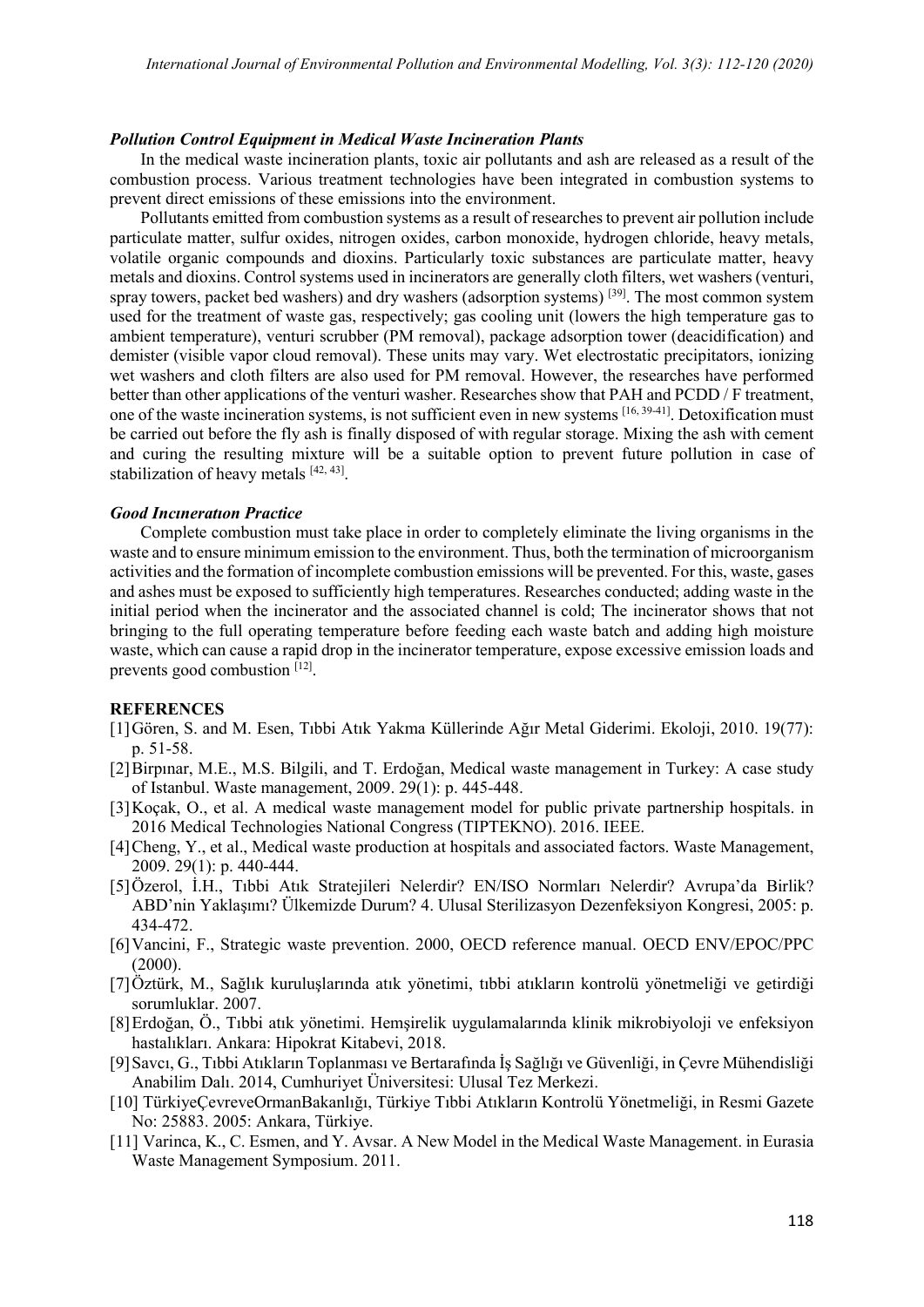- [12] Lee, C. and G. Huffman, Medical waste management/incineration. Journal of Hazardous Materials, 1996. 48(1-3): p. 1-30.
- [13] Chen, Y., et al., Key issues study on the operation management of medical waste incineration disposal facilities. Procedia Environmental Sciences, 2012. 16: p. 208-213.
- [14] Singh, S. and V. Prakash, Toxic environmental releases from medical waste incineration: a review. Environmental monitoring and assessment, 2007. 132(1-3): p. 67-81.
- [15] Oppelt, E.T., Incineration of hazardous waste. JAPCA, 1987. 37(5): p. 558-586.
- [16] Lee, W.-J., et al., Emission of polycyclic aromatic hydrocarbons from medical waste incinerators. Atmospheric Environment, 2002. 36(5): p. 781-790.
- [17] Ly, H.P., et al., Envıronmentally Clean Processıng Of Munıcıpal Solıd Wastes. APEC Youth Scientist Journal, 2011. 3: p. 37-48.
- [18] Morselli, L., et al., Environmental impacts of waste incineration in a regional system (Emilia Romagna, Italy) evaluated from a life cycle perspective. Journal of Hazardous Materials, 2008. 159(2-3): p. 505-511.
- [19] Ibanez, R., et al., Characterisation and management of incinerator wastes. Journal of hazardous materials, 2000. 79(3): p. 215-227.
- [20] Jang, Y.-C., et al., Medical waste management in Korea. Journal of environmental management, 2006. 80(2): p. 107-115.
- [21] Allsopp, M., P. Costner, and P. Johnston, Incineration and human health. Environmental Science and Pollution Research, 2001. 8(2): p. 141-145.
- [22] Alvim-Ferraz, M.C. and S.A. Afonso, Incineration of different types of medical wastes: emission factors for particulate matter and heavy metals. Environmental science & technology, 2003. 37(14): p. 3152-3157.
- [23] Valavanidis, A., et al., Metal leachability, heavy metals, polycyclic aromatic hydrocarbons and polychlorinated biphenyls in fly and bottom ashes of a medical waste incineration facility. Waste Management & Research, 2008. 26(3): p. 247-255.
- [24] Thompson, L.J., et al., Variation in elemental concentrations of veterinary college incinerator ashes with time of sampling. Chemosphere, 1996. 32(9): p. 1855-1858.
- [25] Dumanoğlu, A.B.v.Y. Yanma Kaynaklı Kirleticiler. Yanma Kaynaklı Kirleticiler 2020 [cited 2020 22.05.2020]; Available from: http://kisi.deu.edu.tr/userweb/yetkin.dumanoglu/CEV3016/ Ders-42 Yanma Kaynakl%C4%B1 Kirleticiler.pdf.
- [26] Karademir, A., Health risk assessment of PCDD/F emissions from a hazardous and medical waste incinerator in Turkey. Environment international, 2004. 30(8): p. 1027-1038.
- [27] Buekens, A., et al., Fingerprints of dioxin from thermal industrial processes. Chemosphere, 2000. 40(9-11): p. 1021-1024.
- [28] Yan, J., et al., Degradation of PCDD/Fs by mechanochemical treatment of fly ash from medical waste incineration. Journal of hazardous materials, 2007. 147(1-2): p. 652-657.
- [29] Stieglitz, L., et al., Carbonaceous particles in fly ash-a source for the de-novo-synthesis of organochlorocompounds. Chemosphere, 1989. 19(1-6): p. 283-290.
- [30] Stieglitz, L., et al., On formation conditions of organohalogen compounds from particulate carbon of fly ash. Chemosphere, 1991. 23(8-10): p. 1255-1264.
- [31] Marr, L.C., et al., Characterization of polycyclic aromatic hydrocarbons in motor vehicle fuels and exhaust emissions. Environmental science & technology, 1999. 33(18): p. 3091-3099.
- [32] Miguel, A.H., et al., On-road emissions of particulate polycyclic aromatic hydrocarbons and black carbon from gasoline and diesel vehicles. Environmental Science & Technology, 1998. 32(4): p. 450-455.
- [33] Shihadeh, A., et al., Does switching to a tobacco-free waterpipe product reduce toxicant intake? A crossover study comparing CO, NO, PAH, volatile aldehydes,"tar" and nicotine yields. Food and Chemical Toxicology, 2012. 50(5): p. 1494-1498.
- [34] Zanieri, L., et al., Polycyclic aromatic hydrocarbons (PAHs) in human milk from Italian women: influence of cigarette smoking and residential area. Chemosphere, 2007. 67(7): p. 1265-1274.
- [35] Sepetdjian, E., N. Saliba, and A. Shihadeh, Carcinogenic PAH in waterpipe charcoal products. Food and Chemical Toxicology, 2010. 48(11): p. 3242-3245.
- [36] Hsu, W.T., et al., PAH emissions from coal combustion and waste incineration. Journal of hazardous materials, 2016. 318: p. 32-40.